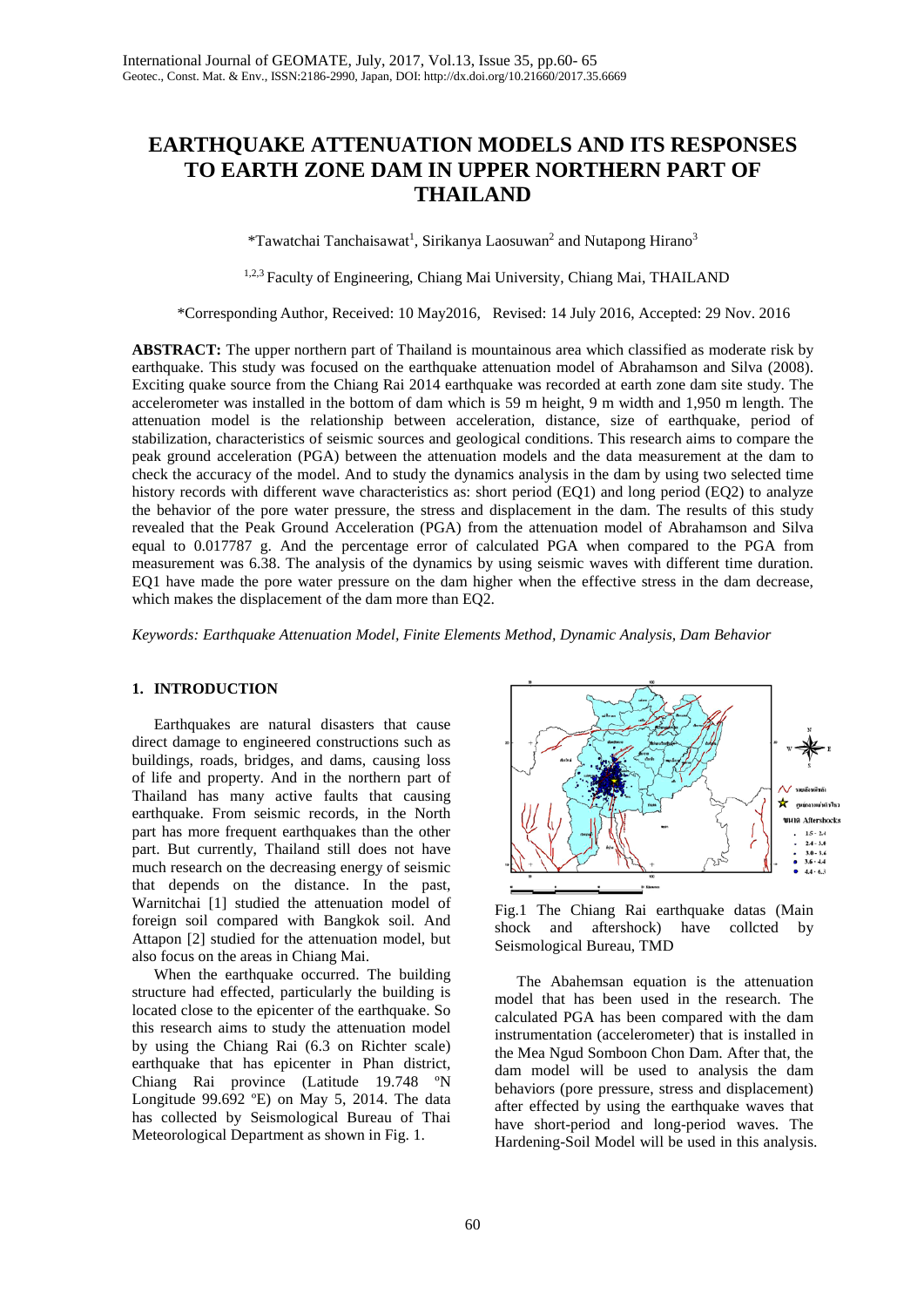## **2. SITE DESCRIPTION**

## **2.1 Mae Ngat Dam**

Mae Ngat Dam was an earth-filled embankment dam with a clay core. It is a zoned earth dam consisting of 4 parts: (1) Core zone, (2) Random Zone, (3) Miscellaneous, (4) Filter zone and (5) Rock fill zone. The dam was built to block the Mae Ngat waterway at Cho lae sub district, Mae Taeng district, Chiang Mai. The dam's height is 59 meters and the length is 1,590 meters. The types of soils used in the construction of Mae Ngat Dam were CL and MH. The dam's construction began in 1977 and was completed in 1984. The cross section of the main dam and its layout is shown in Fig. 2.



Fig.2 Typical cross section of the Mae Ngat Dam.

#### **2.2 The Dam's Materials and Properties**

The data of the zoned-earth dam in this study was collected to acquire detailed information of both the construction and the timing of water retention by testing the qualities of the materials both on the field and in the laboratory by Vikrom [3] and collecting the samples of soil in the core zone for additional laboratory testing. The acquired information was analyzed to select representatives of the current materials to be able to set properties in creating a model that is the closest to the current soil conditions, so it can be used to analyze the behavior of the dam when affected by Dynamic force. Properties of materials of the dam are displayed in Table 1 and Table 2.

Table 1. Properties of soil in Mae Ngat Dam

| Zone                                                  | E        | $\mathcal{C}$ | Ø | $\mu$                  | γ     | Ψ        |
|-------------------------------------------------------|----------|---------------|---|------------------------|-------|----------|
| Clay Core                                             | 8,171 49 |               |   | 16 0.48                | 19.72 | $\Omega$ |
| Random                                                | 9.620    | 32            |   | 30 0.350               | 18.56 | $\Omega$ |
| Miscellane<br><b>OUS</b>                              | 22,750   |               |   | $0 \t 42 \t 0.3$       | 19.0  | -5       |
| Filter                                                |          |               |   | 9,620 18 28 0.350 15.5 |       | -5       |
| Note: $y =$ Unit weight $(kN/m^2)$ ; $E =$ Young's    |          |               |   |                        |       |          |
| modulus $(kN/m^2)$ ; v = Poisson's ratio, $\varphi$ = |          |               |   |                        |       |          |

Friction angle (°) ;  $c =$  Cohesion  $(kN/m^2)$  ;  $\psi$  = Dilatancy angle (°)

Table 2. Properties of soil in Mae Ngat Dam (continue)

| Zone          | Permeability          | Permeability |
|---------------|-----------------------|--------------|
|               | (cm/sec)              | Ratio        |
| Clay Core     | $0.13 \times 10^{-6}$ |              |
| Random        | $0.96 \times 10^{-6}$ |              |
| Miscellaneous | $0.94 \times 10^{-6}$ |              |
| Filter        | $1.3 \times 10 - 4$   |              |

#### **2.3 Instrumentation**

With the cooperation of Royal Irrigation Department, the dam instrumentations (accelerometers) were installed to measure the acceleration at Mae Ngat Dam in January 2014 in the middle, on the crest of the dam and the mountain next to it as shown in Fig. 3.



Fig.3 Position of Accelerometer installation

The accelerometer model is the 130-SMA (Standard) (Fig. 4). The collected data from installed instrument can be output in Acceleration-Time graph. The Peak Ground Acceleration (PGA) can be analyzed at time period  $= 0.01$ . For the Chiang Rai earthquake (magnitude 6.3 on Richter scale), PGA can be measured equal to  $0.187 \text{ m/s}^2$ or 0.019g (Fig. 5).



Fig.4 The accelerometer model



Fig.5 The acceleration-time graphs from accelerometer.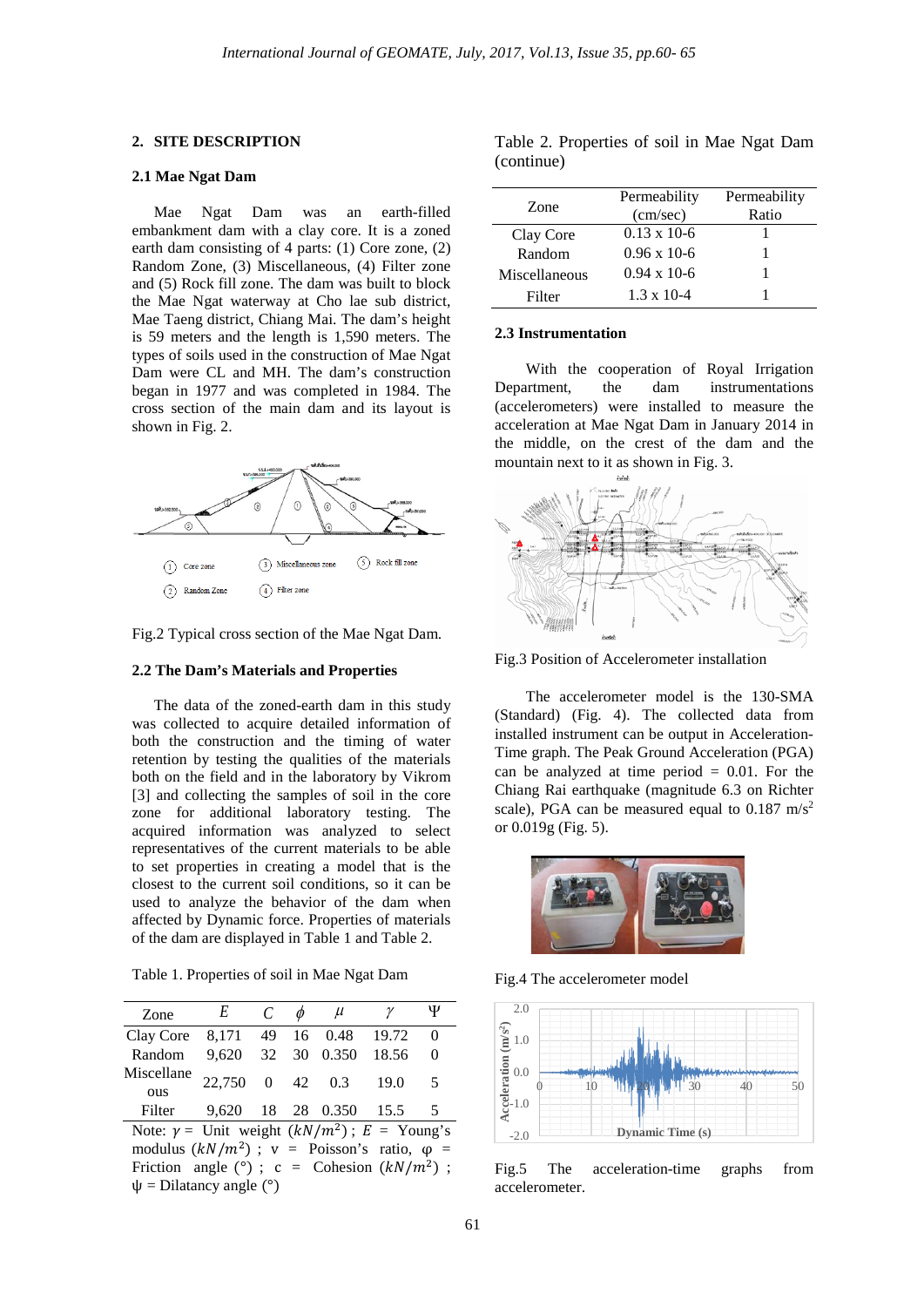From the earthquake (magnitude 6.3 on the Richter scale), which has a distance from the epicenter to Mea Ngud Somboon Chon Dam about 110 kilometers, shown in Fig. 5. The acceleration in the dam can be measured while the earthquake acted to the dam. The acceleration-time data records are shown in Fig. 6.



Fig.6 The distance between the Epicenter to Mea Ngud Somboon Chon Dam

For this event. The analysis results from Global CMT Catalog conclude that the type of fault is strike slip and show the parameter of strike, dip, slip and moment tensor, as shown in Fig. 7.



Fig.7 Analysis of earthquake mechanisms from Global CMT Catalog [4].

# **3. THEORY**

In this research was conducted to study the appropriate model for attenuation equation in the northern part of Thailand. The previous research, Nutapong [5] studied the attenuation model and concluded that the equations of Abrahamson and Silva [6], the one of the NGA model developed from the Abrahamson and Silva model (1997), is suitable for use to analyze the attenuation model in the northern part of Thailand.

So the Abrahamson and Silva equation shows in Eq. (1).

$$
\ln(PGA) = f_{base} + f_{fault + AS} + f_{site} + f_{TOR} + f_{dist}(1)
$$

The 1st function is the variant of the magnitude and distance term ( *f base* ), as shown in Eq. (2).

$$
a_1 + a_4\big(M - c_1\big) + a_8(8.5 \cdot M)^2 + \Big[a_2 + a_3\big(M - c_1\big)\Big] \text{ln}(\sqrt{R_{rup}^2 + c_4^{\;2}}) \tag{2}
$$

The 2nd function is the pattern of impact fault and aftershocks ( $\int f \, du \, dt + AS$ ) as Eq. (3).

$$
a_{12}F_{RV} + a_{13}F_{NM} + a_{15}F_{AS} \tag{3}
$$

The 3rd function is the soil characteristics that set ( $\frac{f_{\text{site}}}{f}$ ), shown in Eq. 4.

$$
(a_{10} + bn) \ln \left( \frac{V_{s30}}{V_{LIN}} \right) \tag{4}
$$

The 4th function is the effect of depth to the moving plane ( $^{f}$ *TOR*), as Eq. 5.

$$
a_{16}F_{RV} + a_{17}(1 - F_{RV})(\frac{Z_{TOR} - 2}{8}) \tag{5}
$$

The 5th function is the affected for small to medium earthquake at long distances ( *<sup>f</sup> dist* ), shown in Eq. 6.

$$
a_{18}(R_{rup} - 100)(6.5 - M) \tag{6}
$$

When M=Moment magnitude,  $R_{rup}$ =Rupture distance (km),  $R_{jb}$ =Joyner-Boore distance (km), Rx=Horizontal distance (km) from top edge of rupture,  $Z_{top}$ =Depth-to -top of rupture (km), F<sub>RV</sub>=Flag for reverse faulting earthquakes, F<sub>NM</sub>=Flag for normal faulting earthquakes,  $F_{AS}$ =Flag for aftershocks,  $F_{HW}$ =Flag for hanging wall sites, Dip=Fault dip in degrees,  $V_{S30}$ =Shearwave velocity over the top 30 m (m/s)  $Z_{1.0}$ =Depth to  $V_S=1.0$  km/s at the site (m),  $\angle PGA_{1100}$ =Median peak acceleration (g) for  $V_{S30}=1100$  m/s and W=Down-dip rupture width (km). The value for the Peak Ground Acceleration (PGA) that comes from the definition of Abrahamson and Silva (2008)

Calculation of the PGA of an earthquake in Chiang Rai.

$$
f_{base} = -4.28256
$$
  
\n
$$
f_{fault} + AS = 0
$$
  
\n
$$
f_{site} = -0.10833
$$
  
\n
$$
f_{TOR} = 0.375
$$
  
\n
$$
f_{dist} = -0.0134
$$
  
\n
$$
ln(PGA) = (-4.28256) + (0) + (-0.10833) + (0.375) + (-0.0134)
$$
  
\n
$$
PGA = 0.017787
$$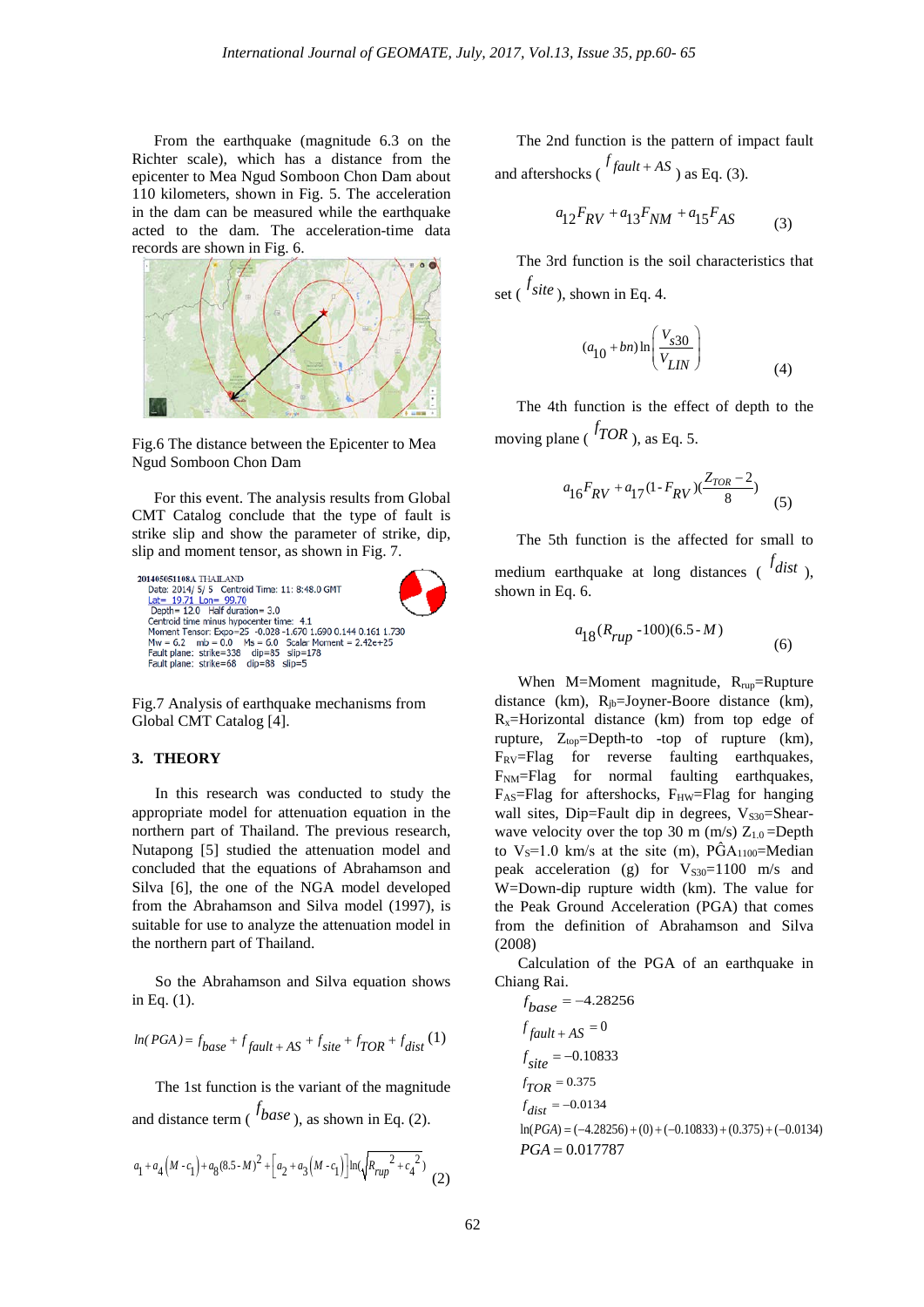| c <sub>1</sub> | $c_4$    | $a_3$ | $a_4$     |                | $n$ $V_{LN}$ | b                                                    | a <sub>1</sub> | a <sub>2</sub> | $a_8$ |
|----------------|----------|-------|-----------|----------------|--------------|------------------------------------------------------|----------------|----------------|-------|
|                |          |       |           |                |              | 6.75 4.5 0.265 -0.231 1.18 865.1 -1.186 0.725 -0.968 |                |                |       |
|                |          |       |           |                |              |                                                      |                |                |       |
| $a_{10}$       | $a_{12}$ |       | $V_{S30}$ | $a_{13}$       | $a_{15}$     | $a_{16}$                                             | $a_{17}$       | $a_{18}$       |       |
| 0.9485         | $-0.12$  |       | 1100      | $-0.05 -0.405$ |              | 0.65                                                 | 0.6            | $-0.0067$      |       |

Table 3. The coefficient of Peak Ground Acceleration (PGA) [4]

#### **4. RESULTS**

#### **4.1 Attenuation Model**

From using the Abrahamson and Silva equation in the attenuation model analysis, the PGA from Chiang Rai earthquake at Mea Ngud Somboon Chon can be resolve. The parameters that were used in the calculation consists of M is equal to 6.3 on the Richter scale, ZTOR equal to the depth of 7 km, RRUP than 110 km from the spot. The Chiang Rai earthquake occurred at Payao fault which is horizontal movement (Strike slip). The result found that the Peak Ground Acceleration (PGA) from calculation equal to 0.017787 g. And the percentage error of calculated PGA when compared to the PGA from measurement was 6.38.

#### **4.2 Dynamic Analysis**

The data used in the analysis came from the soils used in the dam construction which were tested in the field and the laboratory. The datas were used to create the model dam by using the Hardening-Soil model (2D shear plane) with the Finite Element Method to study the response of the dam under earthquake loads. The PLAXIS program [7] was used to analyze the model. The selected elements were triangular with 15 Nodes and 12 Stress points (Fig. 8) from Brinkgreve and Vermeer [8]. The water level in the dam was analyzed while the water retention level was normal. The water pressure was set to Hydrostatic Pressure. Then, the experiment was analyzed under Dynamic force.



Fig.8 Triangular elements with 15 Nodes and 12 Stress points.



Fig.9 Mae Ngat Dam model using finite element method (FEM) consists of 845 elements and 6947 nodes.



Fig.10 The model using finite element method shows the Phreatic line of Mae Ngat Dam.

The 2 difference earthquake waves (short-time period; EQ1 and long-time period; EQ2) (Table 4) was used to analyze for study the behavior of pore water pressure, stress and displacement that occurs in the dam during earthquake occurs. The excess pore water pressure was considered at 37 m depth from the dam crest. The results were shown in Fig. 11-18.

Table 4 The data of seismic waves used in the analysis.

| Earthquake     | Victoria     | <b>Borrego</b> |  |
|----------------|--------------|----------------|--|
|                | Mexico (EQ1) | Mth. $(EQ2)$   |  |
| Year $(A.C.)$  | 1980         | 1968           |  |
| PGA(g)         | 0.130        | 0.120          |  |
| Time (sec)     | 15.58        | 40             |  |
| Magnitude (M)  | 6.33         | 6.63           |  |
| Distance (km.) | 58.87        | 70.75          |  |
| Predominant    | 0.30         | 0.33           |  |
| period         |              |                |  |
| Type of        | Short period | Long period    |  |
| earthquake     |              |                |  |
|                |              |                |  |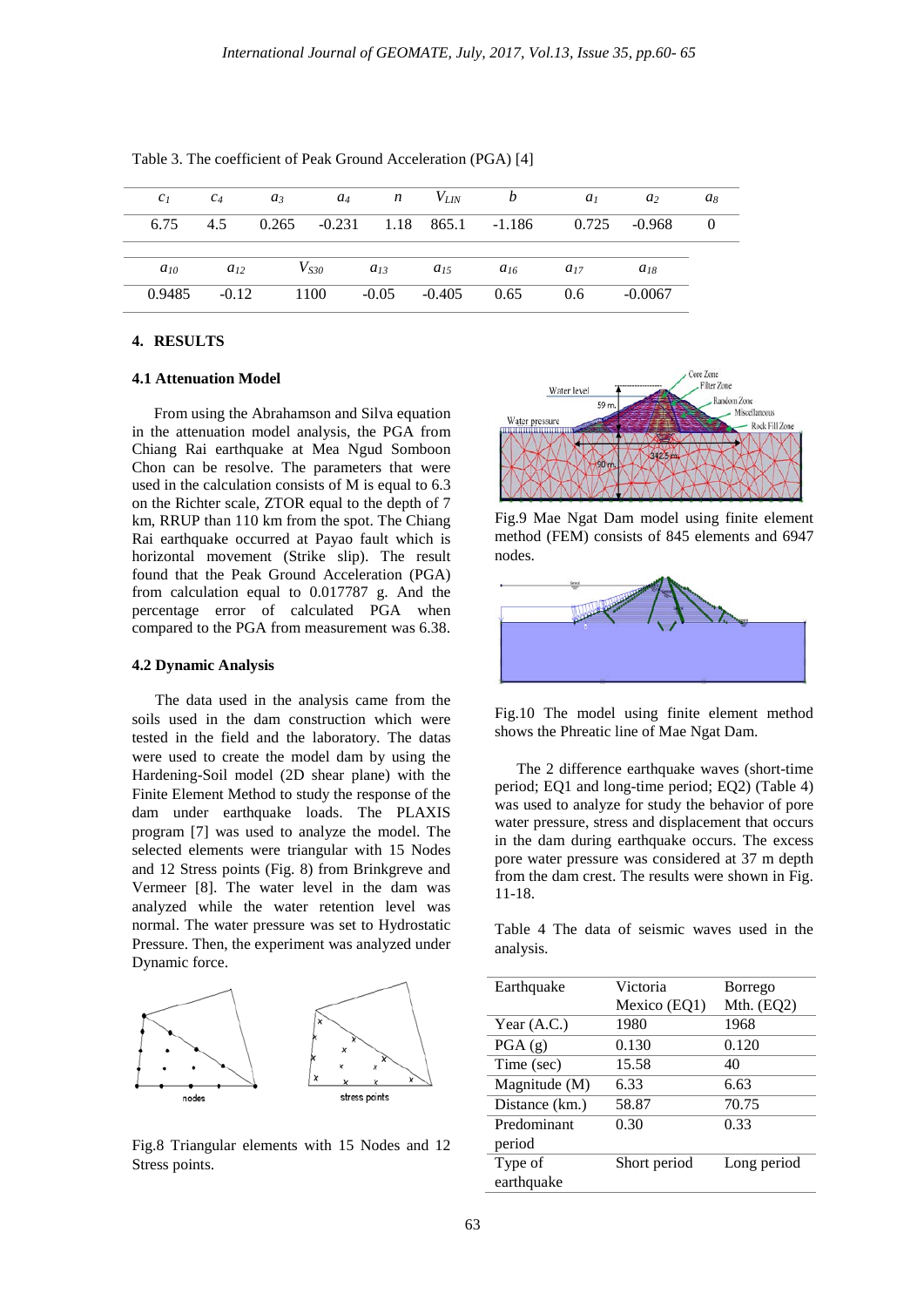The study found that the pore water pressure in the dam was increasing during the seismic force acted to the dam. The long period of earthquake (EQ2) make the pore water pressure is worth more than the short period of earthquake (EQ1) when the PGA of two difference waves are similar. In Fig. 11-12, the range of changing in pore water pressure of approximately 102.5-107.5 kPa under EQ1 and 116.75-121.5 kPa under EQ2. The excess pore water pressure occurring in the dam of EQ1 is equal to 66.48 kN/m2 and EQ2 is equal to 89.17 kN/m2 , respectively in Fig. 13-14.



Fig. 11 The pore water pressure changing under short period earthquake (EQ1).



Fig. 12 The pore water pressure changing under long period earthquake (EQ2).



Fig. 13 The excess pore water pressure occurring in the dam under short period earthquake (EQ1).



Fig. 14 The excess pore water pressure occurring in the dam under long period earthquake (EQ2).



Fig. 15 The effective stress of the dam under short period earthquake (EQ1).



Fig. 16 The effective stress of the dam under long period earthquake (EQ2).



Fig. 17 The total displacements of the dam under short period earthquake (EQ1).



Fig. 18 The total displacements of the dam under short period earthquake (EQ2).

From the seismic force, not only caused the pore water pressure in the dam increase but it also affects to the effective stress. The maximum effective stress that could be calculated at core zone at the base of the dam during the earthquake was 1980 kN/m<sup>2</sup> for EQ1 and 1080 kN/m<sup>2</sup> for EQ2. In Fig. 15-16 show the shade area to present the effective stress in the earth zone dam.